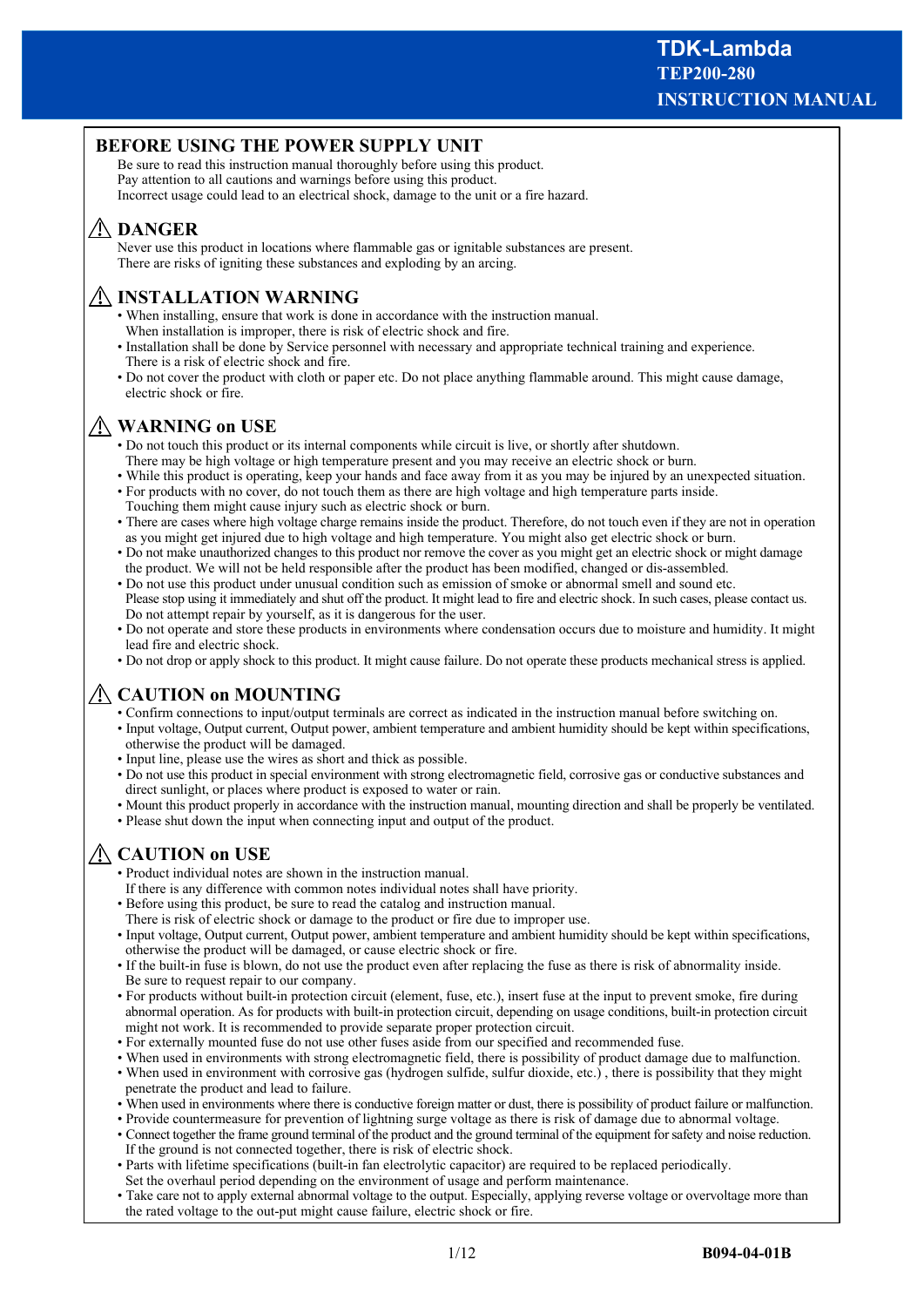**1. Model name identification method**



## **2. Terminal Explanation**

#### **TEP200-280**

- $\hat{U}$  +V : + Output terminal (+280V)
- $2) -V$  : Output terminal(0V)
- 3) Safety Earth Terminal: (Provided both Input side and Output side)
- $\overline{4}$  +Vin : Input terminal :Connect to PV+
- Vin : Input terminal: Connect to PV-5
- Power On SMD Green LED 6 When output is normal, Green LED is 'ON' When output is shut Down, LED is 'OFF'
- 7) Power Fail signal (Open collector when power Fail) (5045-02A: Molex)

|        |                |        |    |           |    |     |               |    |    |      | $CR51 - 1$                 |                                 |
|--------|----------------|--------|----|-----------|----|-----|---------------|----|----|------|----------------------------|---------------------------------|
| ٠      | ×              | ×.     |    | $1/4W$ 1k |    |     | $\mathcal{L}$ |    |    | - 14 | ×                          | $\left\vert \cdot\right\vert$   |
|        | ŧ              | ŧ      |    |           | ٠  | ţ.  | Đ             | ŧ  | X. | š.   | 88                         | 慰                               |
|        | ×              | ×.     |    |           |    | x   | ×             |    |    |      | 96                         | 12                              |
| ×      |                |        |    |           | 23 | 辺   | w             | w  | ä  | S.   | 72                         | 8                               |
| ٠      |                |        |    |           | ×9 | 97. | Æ.            | ¥, | 9  | ×    | 38                         | ΰŧ                              |
| ٠      |                |        |    |           | m. | ş.  |               |    |    |      |                            | $\langle \cdot   \cdot \rangle$ |
| $\sim$ | $\sim$         | ٠      | ú  |           | s  | ï.  |               |    |    |      | 13                         | a                               |
| ÷      | <b>Section</b> | $\sim$ | 84 | 0.2<br>÷  | v. | 433 | W.            | a. |    |      | The company of the company |                                 |



The signal 'L'level is depends on circuit external. The maximum sink current is 2mA. 20Vmax. \*Screw Terminals: F4121C S-9602 (FUJICON) sized M4

\* Connector (MOLEX) for Power Fail Signal

| Vertical Header(CN51) | Housing Crimp | Terminal |
|-----------------------|---------------|----------|
| 5045-02A              | 51191-0200    | 50802    |

Hand Crimping Tool: 63811-5200(MOLEX) ,11-26-0023(MOLEX) or equivalent. Use recommended crimping tool and wire.

Matching housing and terminal pin --- Not included with the product.

 $((1), (2))$  $((3))$  $((4), (5))$  $((7))$  are basic isolated each other.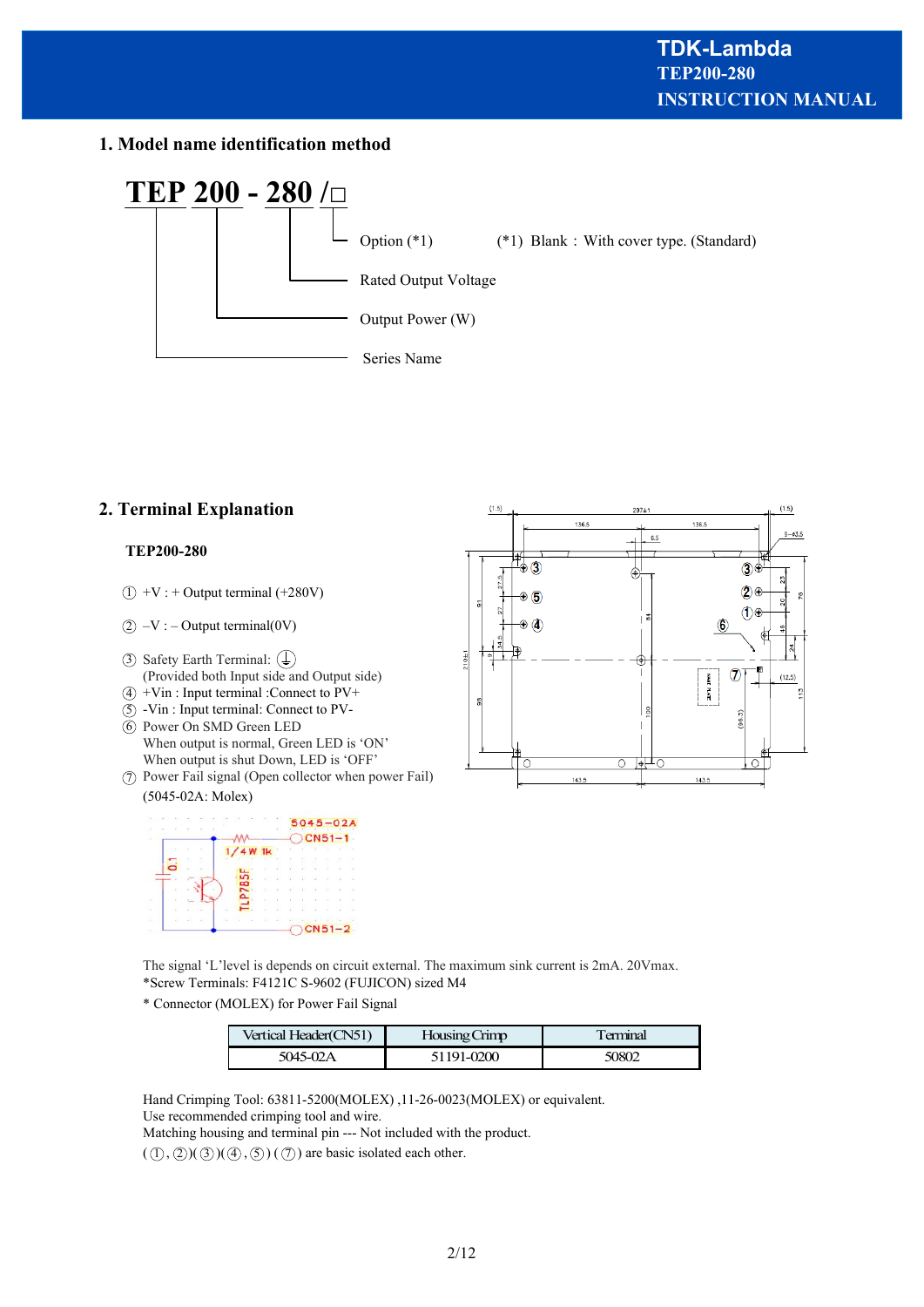## **3. Connecting method**

- Pay attention to the input wiring. If it is connected to wrong terminal, the power supply will be damaged. • Input must be NOT Live when making connections.
- Connect  $(\overline{\underline{\div}})$  terminal (2 terminals) to Safety Earth (frame ground of the equipment etc.) by thick wire for safety and improvement of noise reduction.
- Intend to be used Factory wiring only.
- Use isolated Ring Terminal for wiring. For safety purpose.



- Do NOT stress on PCB when wiring. The surface mounted device might be damaged.
- Recommended torque : 1.2N・m(12.2kgf・cm) Max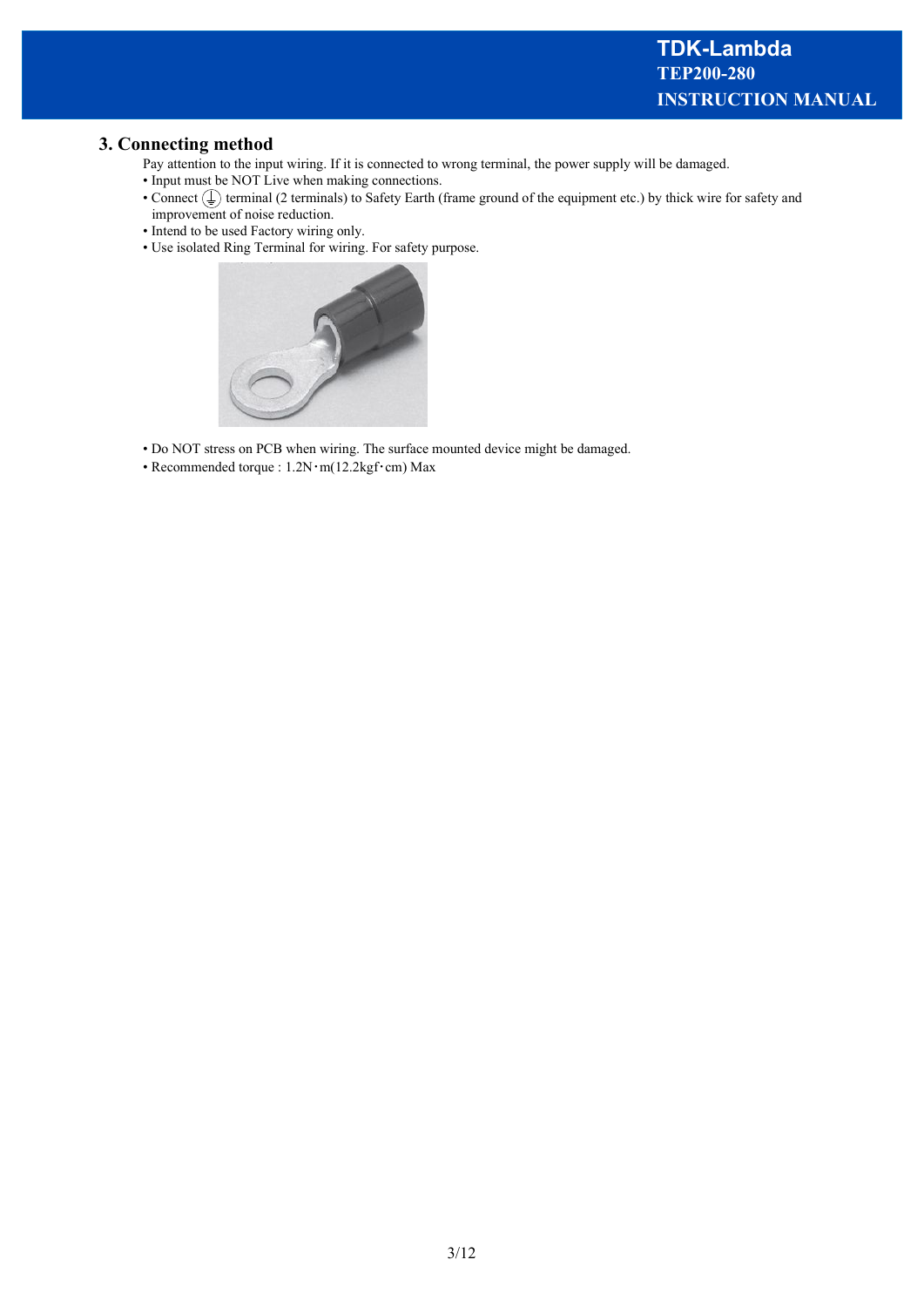## **4. Explanation of Functions and Precautions**

#### **41. Input Voltage Range**

Input voltage range is 300-1000VDC. Input voltage, which is out of specification, might lead unit damage. TEP allow temporary overvoltage up to 1060V duration 1 second. Between Input+ and Input -, leaded MOV (B72225S4751K1 EPCOS) fitted after input Fuse. TEP is surge tested with external SPD (STP1000YPVM Mersen) on input terminal.

#### **42. Output Voltage**

Output voltage is set to the rated value at shipment. No output voltage adjustment available.

#### **43. Inrush Current**

TEP equipped Power thermistor to limit the inrush current. So that higher current will flow at higher ambient temperature or re-input condition. Please select input switch and fuse carefully with the high temperature and re-input the power condition. Please consider protection coordination as well.

The inrush current value in the specification is under cold start at 25℃.

#### **44. Over Voltage Protection (OVP)**

The OVP function (Inverter shut down method, manual reset type) is provided. OVP function operates within 295-350V When OVP triggers, the output will be shut down. To reset OVP, remove the input of power source for a few minutes, and then re-input. In addition, the setting value of OVP is fixed and not adjustable. Pay attention not to apply higher voltage externally to the output terminal to avoid unit failure.

In addition, between Vout+ and Vout-, leaded MOV(B72210P2321K1 EPCOS) fitted.

#### **45. Over Current Protection (OCP)**

TEP provide over current protection. OCP type is constant current with delay shut down.

OCP function operates when the output current exceeds 101% of maximum DC output current of specification.

The outputs will be shut off after 250ms of continued OCP condition.

To reset shut off, remove the input of power source for a few minutes, and then reinput. (Same as OVP reset). OCP setting is fixed and not to be adjusted externally.

This function effective at turn on time as well. So that when capacitive load, unit might have start up failure. When output rise, TEP is in over current mode and might shut the output off before output voltage rise.

For pure capacitive load, TEP will bear over 800uF. When start up failure, please check the load condition. The recommended load condition are startup with no-load with extra capacitor only, wait a few second for reset over current mode then take load by switch control or start up in control off mode on downstream converters. In addition, when the downconverter have PFC, the charging current leads TEP to over current mode.

#### **46. Output Ripple & Noise**

The standard specification for maximum ripple value is measured according to measurement circuit specified by JEITA RC9131B. When load lines are longer, ripple will becomes larger. In this case, electrolytic capacitor, film capacitor, etc. might be necessary to use across the load terminal.

The output ripple cannot be measure accurately if the probe ground lead of oscilloscope is too long.

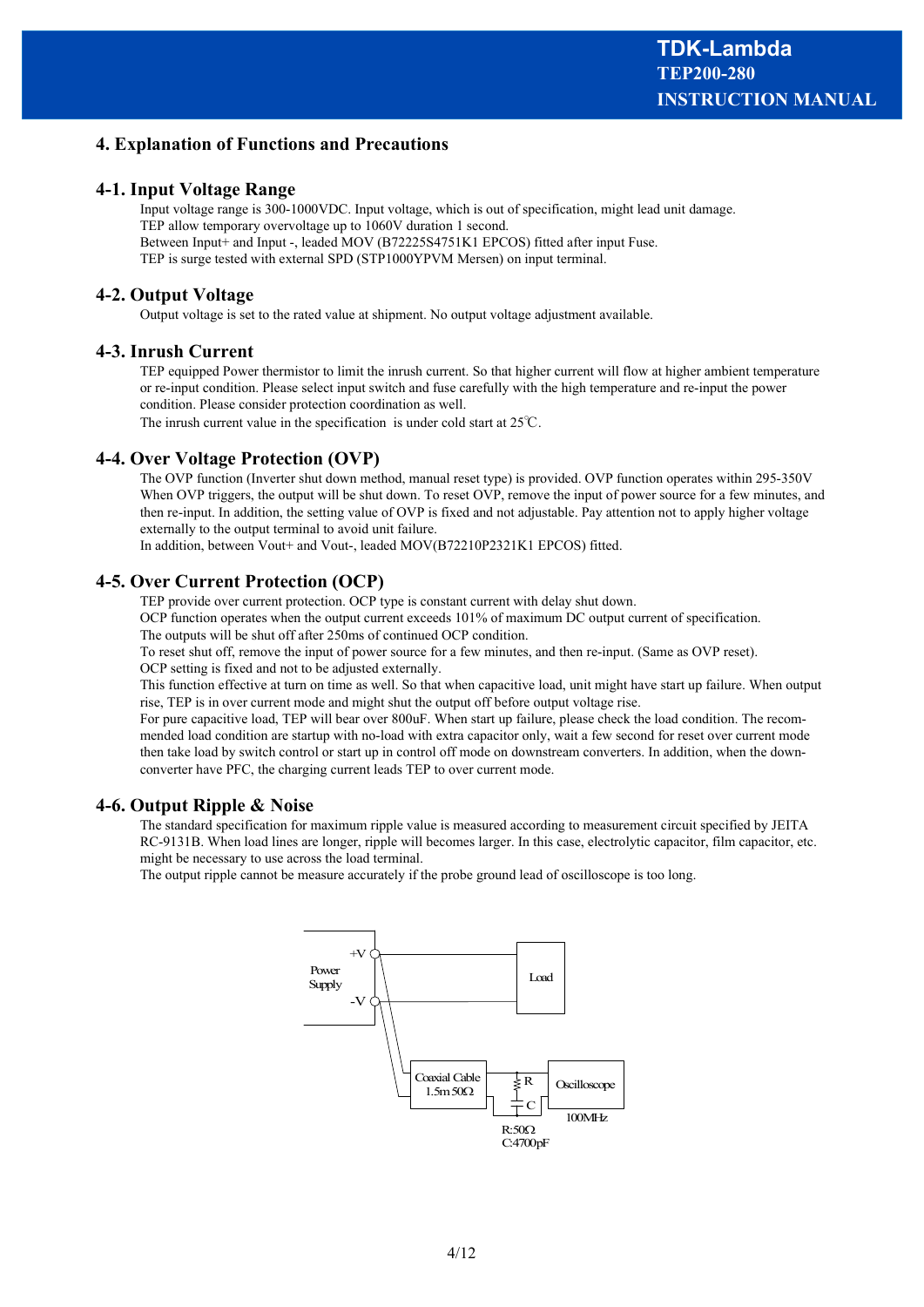### **47. Series Operation**

TEP designed as NOT intend to use in series operation.

## **48. Parallel Operation**

TEP output voltage is designed to decline when load is higher.

This enables parallel operation for power up by droop method.

Use a pair of nearest output voltage units for better power balancing. The balancing is affected by output voltage differences. Also, internal Oring Diode offers protection against external over voltage applied to control point.

Parallel use intend to up to 2 units only.

Note the total output power should be less than 360W to avoid units shut down.



### **49. Isolation Test**

Isolation test is NOT performed on each unit. The isolation is verified by withstand Voltage test.

#### **410.Withstand Voltage**

TEP is designed to withstand 3.0kVAC between input and output, 3.0kVAC between input and Safety Earth. Output to Safety Earth withstands 2kV. Also input/output to signal 2kVAC.

When testing withstand voltage, set current limit of withstand voltage test equipment at 20mA. The applied voltage must be gradually increased from zero to testing value and then gradually decreased for shut down. When timer is used, the power supply may be damaged by high impulse voltage at timer switch on and off. Connect input and output as follows.

IN-OUT 3kVAC 1min (20mA) IN-Safety Earth 3kVAC 1min (20mA) Out-Safety Earth 2kVAC 1min (20mA) Signal-(IN/OUT) 2kVAC 1min (20mA)



- Note1: This product has discrete ceramic capacitor in secondary circuit to Safety Earth. Some of the withstand voltage tester may generate high voltage at the matching with ceramic capacitor and may cause the unit damage. So, please check the waveform of test voltage.
- Note2: In case of testing Earth Continuity test, The Input/Output Earth Terminal must be externally wired. The wire size should satisfy safety requirement.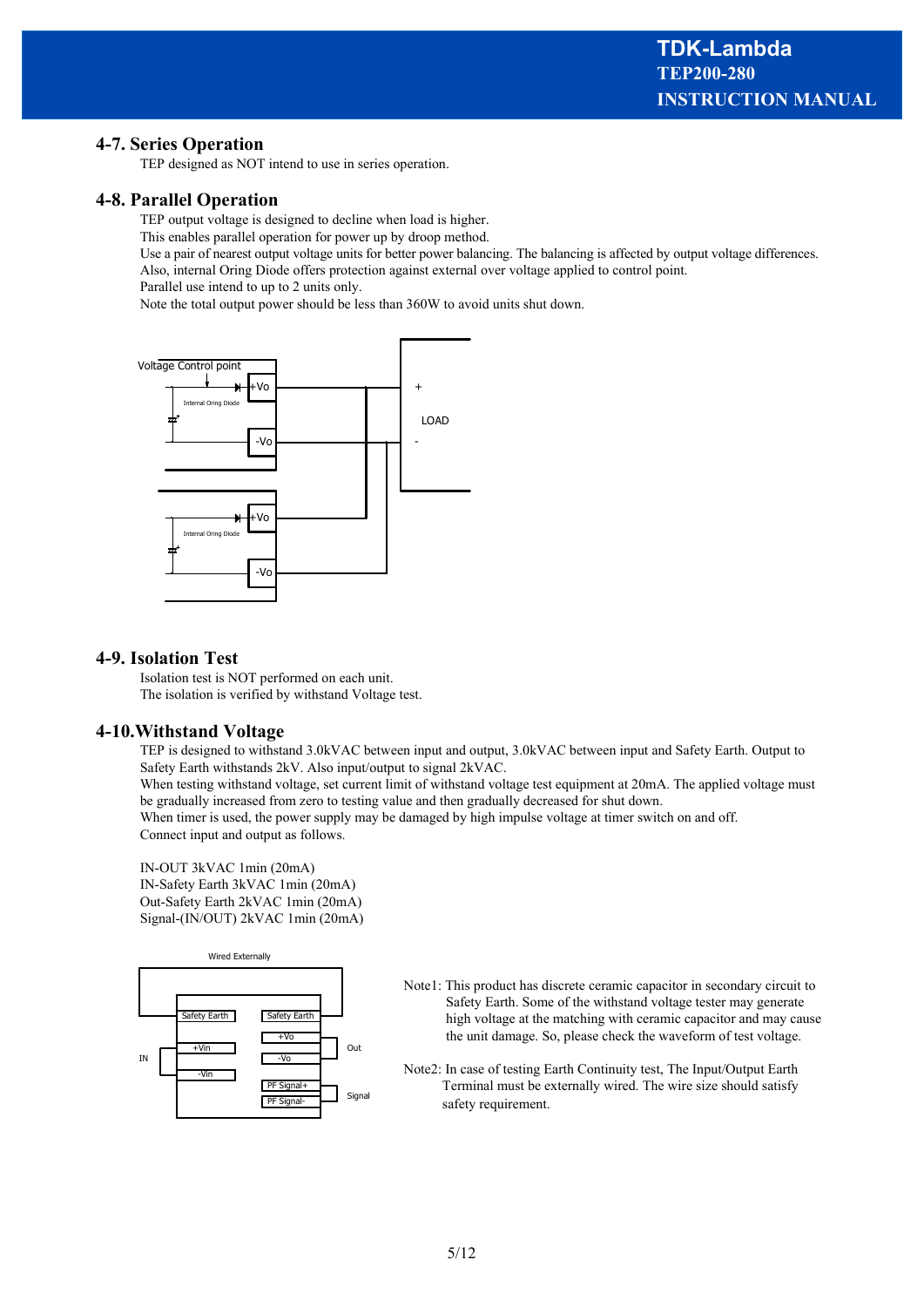## **5. Mounting Method**

## **51. Mounting Procedure**

TEP employ safety cover made of policarbornate. To mount TEP PCB, screw the 7 holes first on customer provided isolation stud. The isolation stud should be suitable for required creepage /crearancec. After screw the TEP PCB, fit on the safety cover for safe operation.

Cover fitting procedure: (The output upwards)

- a. Insert cover edge into the slit left side.
- b. Slide down the cover until fully hook.
- c. Insert rivet right side (4 points)
- d. Screw the2 of mount hole (left side)
- e. Confirm the cover is fully fitted on TEP PCB.



Note; For detail, refer to the leaf which attached with Cover and Rivet in the carton box.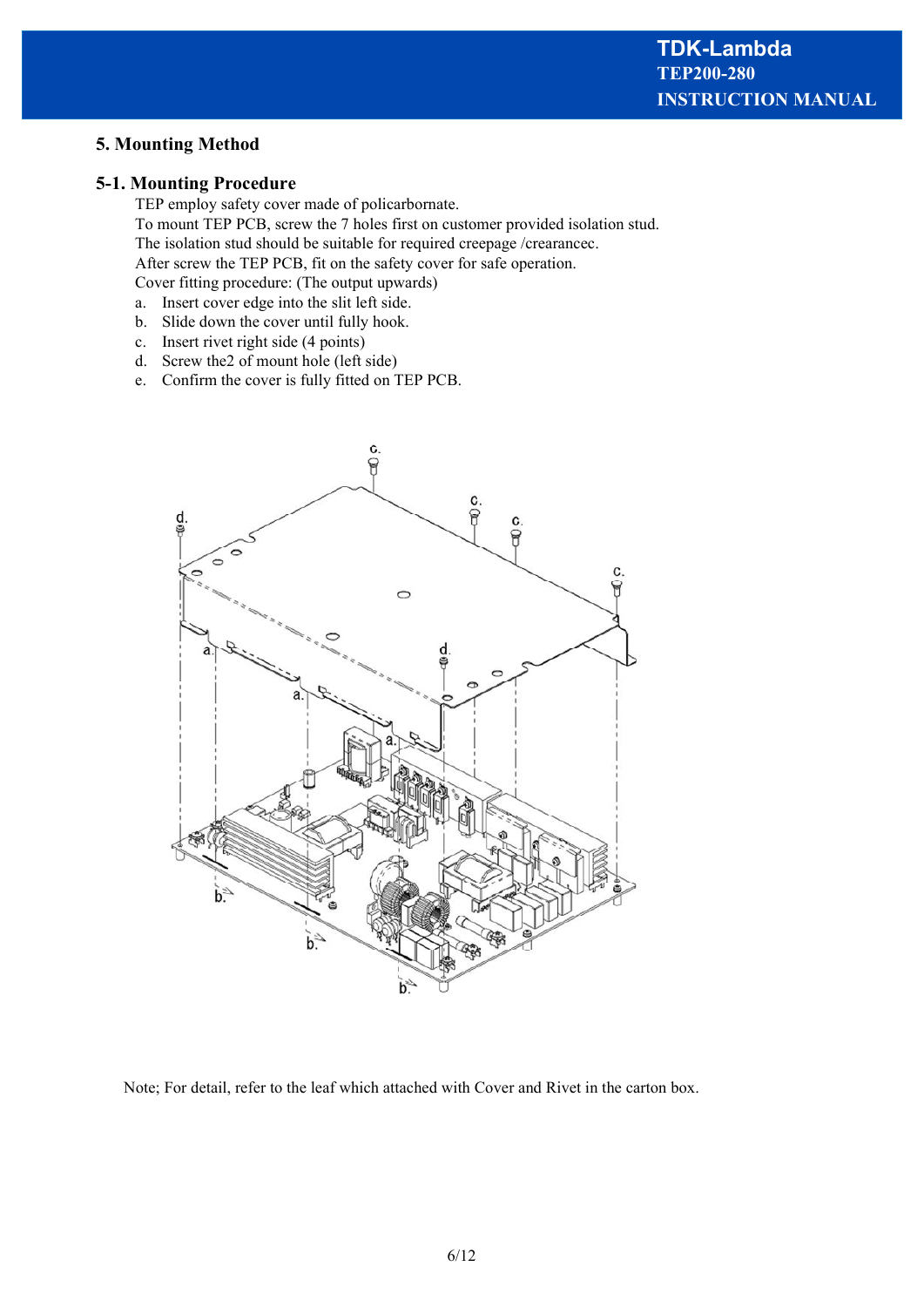## **52. Mounting Method**

- (1) TEP is convection cooling type power supply. In the consideration for the heat dissipation and safety, please take a distance more than 50mm for air intake/out go.
- (2) Please take into consideration for insulation distance (space) more than 16mm from dead metal of enclosure as PCB type power supply(Pollution degree 3). The insulated stud must be height minimum 10mm. The screw head for stud is 6.4mm away from circuit inside. Then kept 16mm creepage.The screw head/washer size shoud be less than 6.4mm.
- (3) The required spacing surround the PCB is 2mm min. Since the PCB edge to circuit kept 6.4mm, air gap 2mm will satisfy safety spacing/creepage.
- (4) When utilize insulator, please consider 16mm creepage. When mounting, DO NOT stress on PCB.
- (5) Recommended torque for mounting screw TEP200-280 (M3 screw):  $0.49 \text{ N} \cdot \text{m}$  (5.0 kgf $\cdot$ cm)
- (6) Protection Cover is in packaged on factory shipment. (See the item of "Protection Cover" in this section.)

#### **53. Output Derating according to the Mounting Directions**

The Mounting Directions refer to the figures below. Recommend standard mounting is direction (B). Mounting direction (A), (B) and (C) are allowed. Mounting direction (D) is NOT allowed. When the mounting direction is (A), ambient temperature should be 50degC or less. When removing the cover, direction  $(A)$ ,  $(B)$  and  $(C)$  does NOT required de-ratings. However, 80% de-rating required for direction (A) with Cover.

#### •Mounting Direction



Note:

The Cover height is 41mm max on component side.

Component height in component side: 39mm Max

PCB thickness 1.6mm. Lead height 2.5mm Max. Cover fixing 10mm.

Total height including component lead less than 45mm.(Without cover.)

Mount with 9 xφ3.5holes.

Use stud with necessary spacing required by Safety instruction.(5.5mm Spacing/16mm creepage for 1000V)

Recommended insulated type stud to keep spacing.

https://us.schurter.com/bundles/snceschurter/epim/\_ProdPool\_/newDS/en/typ\_Transipillars.pdf http://www.hirosugi.co.jp/products/POM/AS-B.html



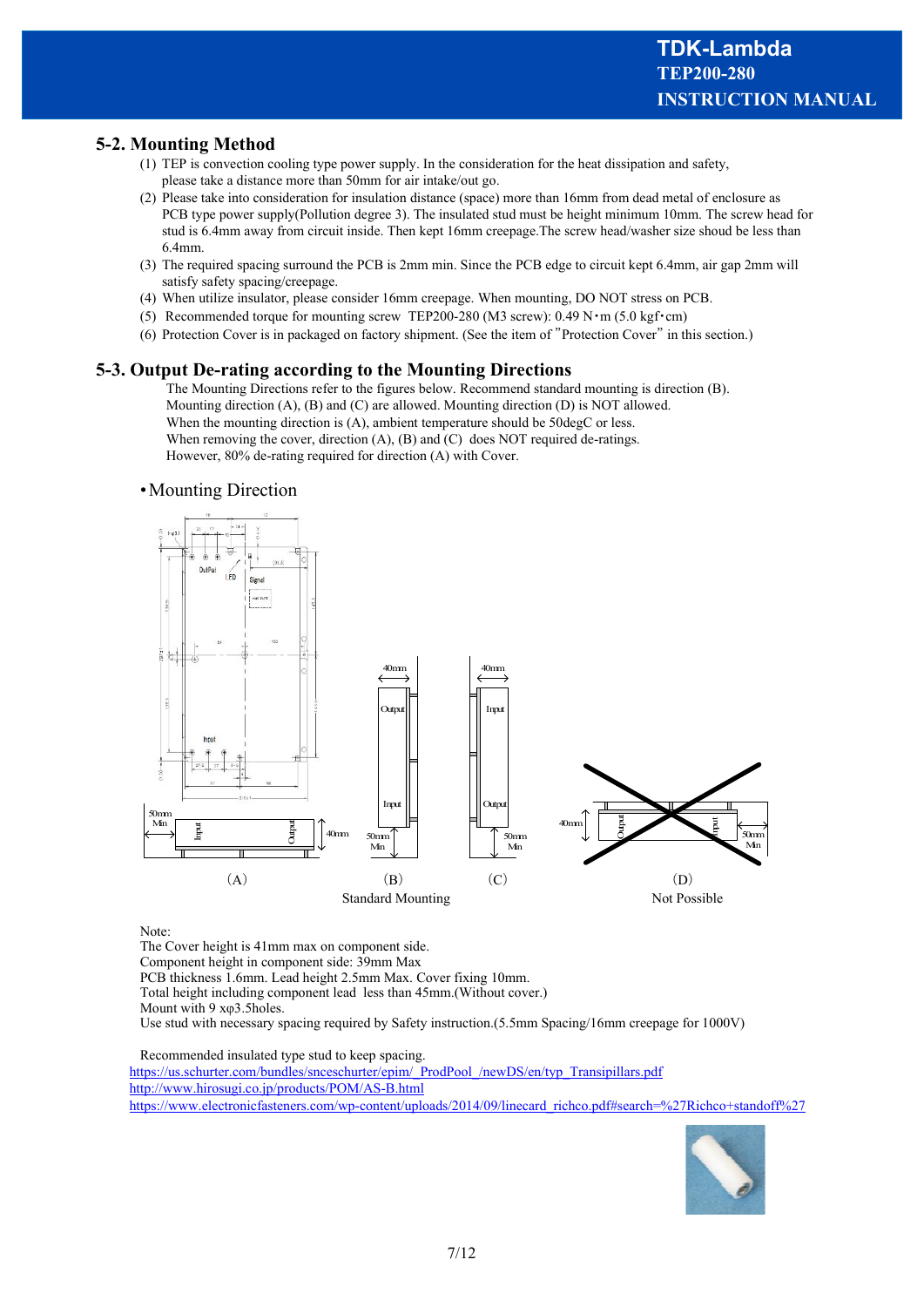•Protection Cover ( In packaged on shipment as standard)

To avoid electric shock /burning hazard, protection cover is provided.

The cover is in packaged on factory shipment.

Use cover as standard for safety purpose. The cover height will be 41mm from PCB.

The cover is made of flame retardant polycarbonate material t=0.8mm.



#### •Coating

To avoid electric shock /burning hazard, Coating is provided.

The coating protects PCB solder side only by spray coating.

The coating material is 1-2577 Dow corning.

This does NOT mean Any Warranty for Humidity or Dust proof.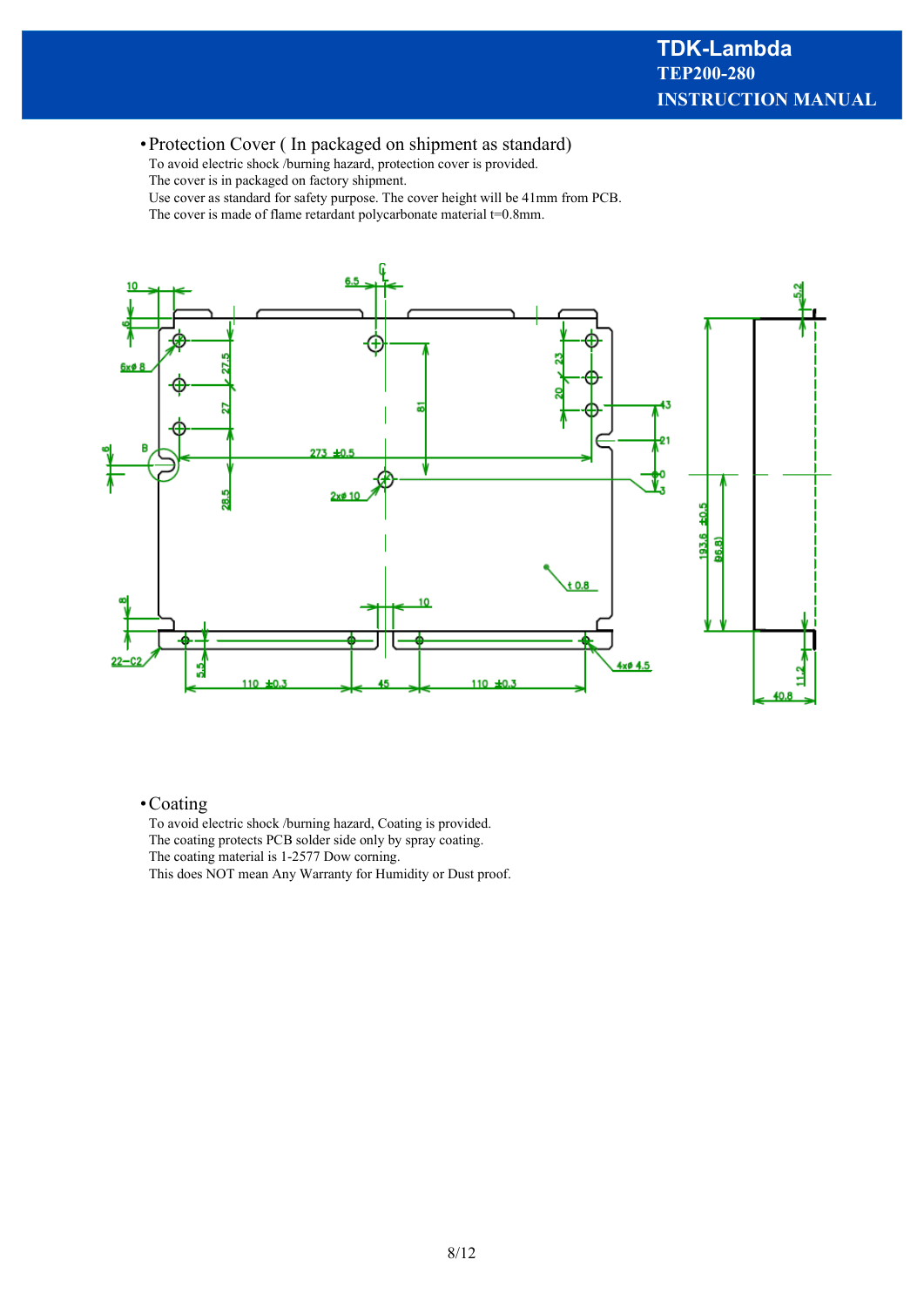## •**Output Derating according to the input Voltage**

TEP require output power de-rating according to input voltage. Refer to figures below.

When employ protection cover, the 80% power de-rating is required at mounting A only.



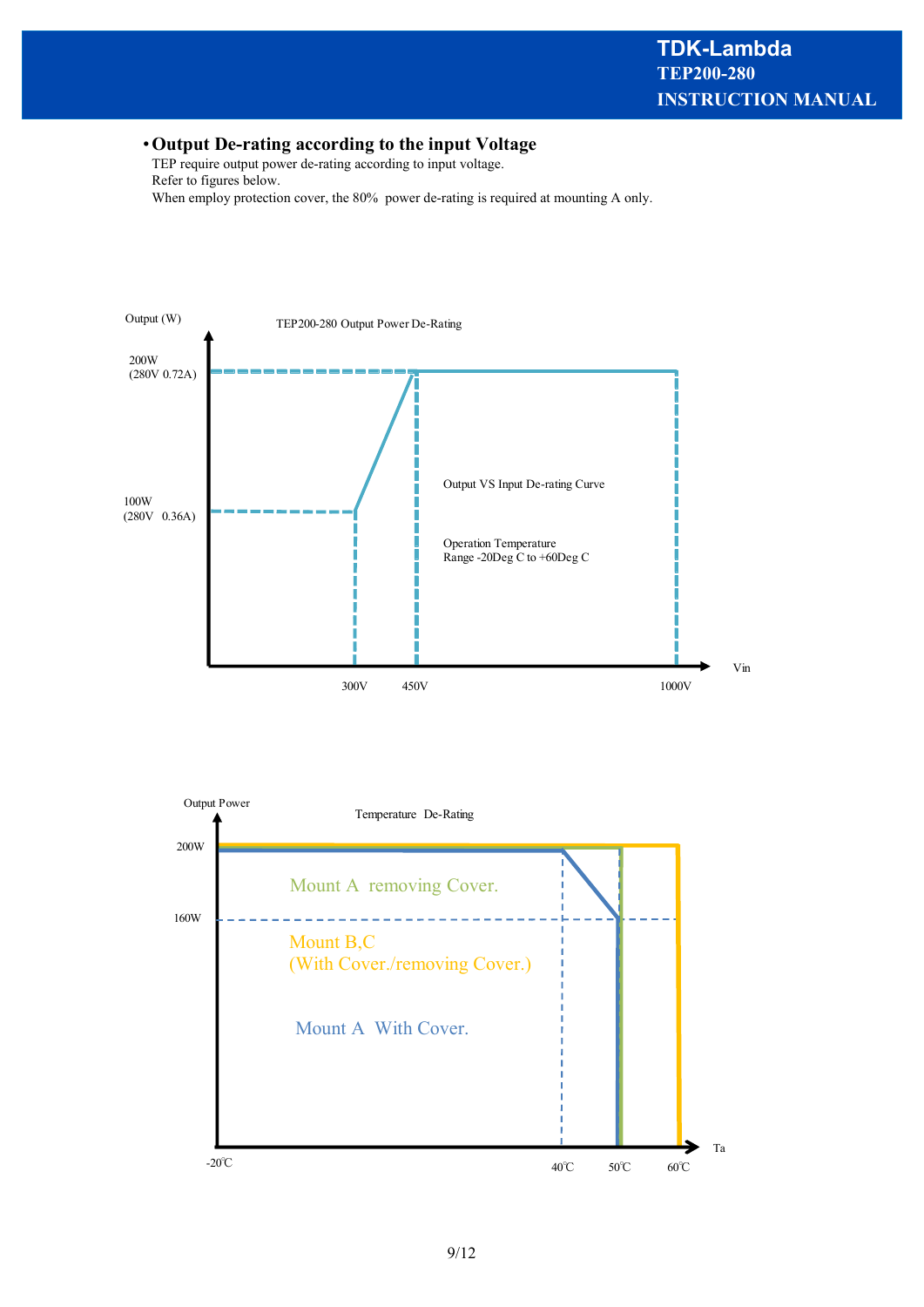## **6. Wiring Method**

- (1) TEP designed as Factory wiring only. No field wiring allowed.
- (2) The output load line and input line shall be separated, and use all lines as thick and short as possible to make lower impedance. The output load line(+/-) and input line(+/-) shall be twisted or use shielded wire to improve noise sensitivity. Also, please pay attention for Voltage/Temperature rating of wire.
- (3) Noise can be eliminated by attaching a capacitor to the load terminals.
- $(4)$  The recommended wire type, torque and crimp-type terminal :

|            |                     |                                                                                                | Recommended crimp-type terminal |                   |                   |  |
|------------|---------------------|------------------------------------------------------------------------------------------------|---------------------------------|-------------------|-------------------|--|
|            | Recommended<br>Wire | Recommended torque                                                                             | D                               |                   | Mounting<br>piecs |  |
|            |                     |                                                                                                | (MAX)                           | (MAX)             | (MAX)             |  |
| TEP200-280 | AWG14-22            | <b>Terminal M4 Screws</b><br>$1.0N \cdot m(10.2kcf \cdot cm) - 1.2N \cdot m(12.2kcf \cdot cm)$ | $6.8$ mm                        | 0.8 <sub>mm</sub> | $2$ piece         |  |

Note 1: When using separate loads, use of two pcs. of 0.8mm thick crimp-type terminal is recommended. Note 2: For recommended diameter, refer to wire maker recommended allowable current and voltage drop.



## **7. The life expectancy**

The life expectancy of the power supply is 5years.

The life of the power supply depends on the life of the built-in aluminum electrolytic capacitor.

The life expectancy is not a guaranteed value, please consider as a reference.

Please do not use the product which passed over the life expectancy.

There is a risk of unexpected output shutdown and specifications may not be satisfied.

Please contact us for maintenance or exchange the product which passed over the life expectancy.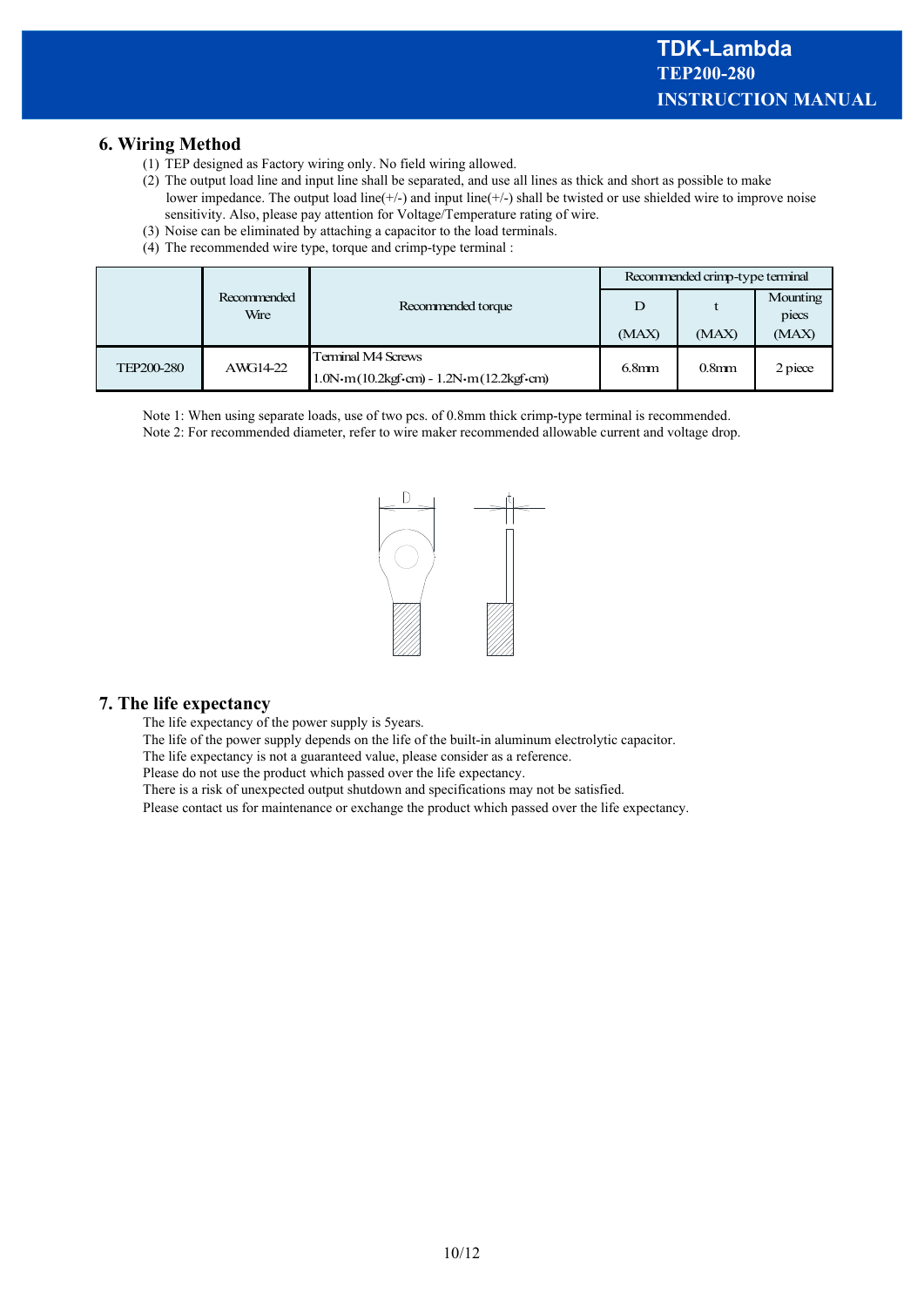#### **8. External Fuse Rating**

Surge current flows when input turn on. Use slow-blow fuse or time-lug fuse. Fast-blow fuse cannot be used. Fuse rating is specified by inrush current value at input turn on. Do not select the fuse according to actual input current (rms.) values.

TEP employs internal fuse as 0508001MXEP (Little Fuse) 1000V1A rated Fast blow/High braking type. Select the fuses which have more surge current capability. Please consider protection coordination for selecting fuses.

#### **9. Before concluding that the unit is at fault…**

Before concluding that the unit is at fault, make the following checks.

- (1) Check if the rated input voltage is connected.
- (2) Check if the wiring of input and output is correct.
- (3) Check if the wire size is not too thin.
- (4) Check if the output current and output power does not over specification.
- (5) Audible noise can be heard when input voltage waveform is not DC.
- (6) Audible noise can be heard during Dynamic-Load operation.
- (7) Ensure that a large capacitor is not connected on the output side. When large capacitor fitted, due to charging current, OCP might operate. And the OCP duration exceeds 250ms, TEP will shut the output off.

### **10. Warranty Period**

Warranty Period applies 5years. Condition: Ambient Temperature 40degC, average load is 80 %( 160W) Do NOT use over warranty period. Regular maintenance recommended.

Following cases are not covered by warranty

- (1) Improper usage like dropping products, applying shock and defects from operation exceeding specification of the unit.
- (2) Defects resulting from natural disaster (fire, flood etc.)
- (3) Unauthorized modifications or repair.

#### **11. Safety instruction (Reference Only)**

TEP is NOT approved by safety. Also, NOT designed to meet full Safety requirement.

TEP is a DC-DC converter intend to be used with an end product utility interactive inverter intend for pho-tovolic input from PV arrays which have maximum Array Short circuit current 3092A .

The end product is an isolated type and provides a 440V three phase output with maximum voltage of 254V (L-N). TEP have the following characteristics.

- Open type intend for use in end product enclosure
- Intend to be used in end product inverter
- Intend to be used with UL evaluated Galvanic Isolation via Transformer at AC mains
- Intend to be used with UL evaluated Surge Suppressor on DC input (Rated1000V)
- Factory wiring only
- No User Accessible circuits(Basic insulation present only between input and output circuits and line circuit to Earth GND)
- To be evaluated as Recognized Component—QIKH2-US Only